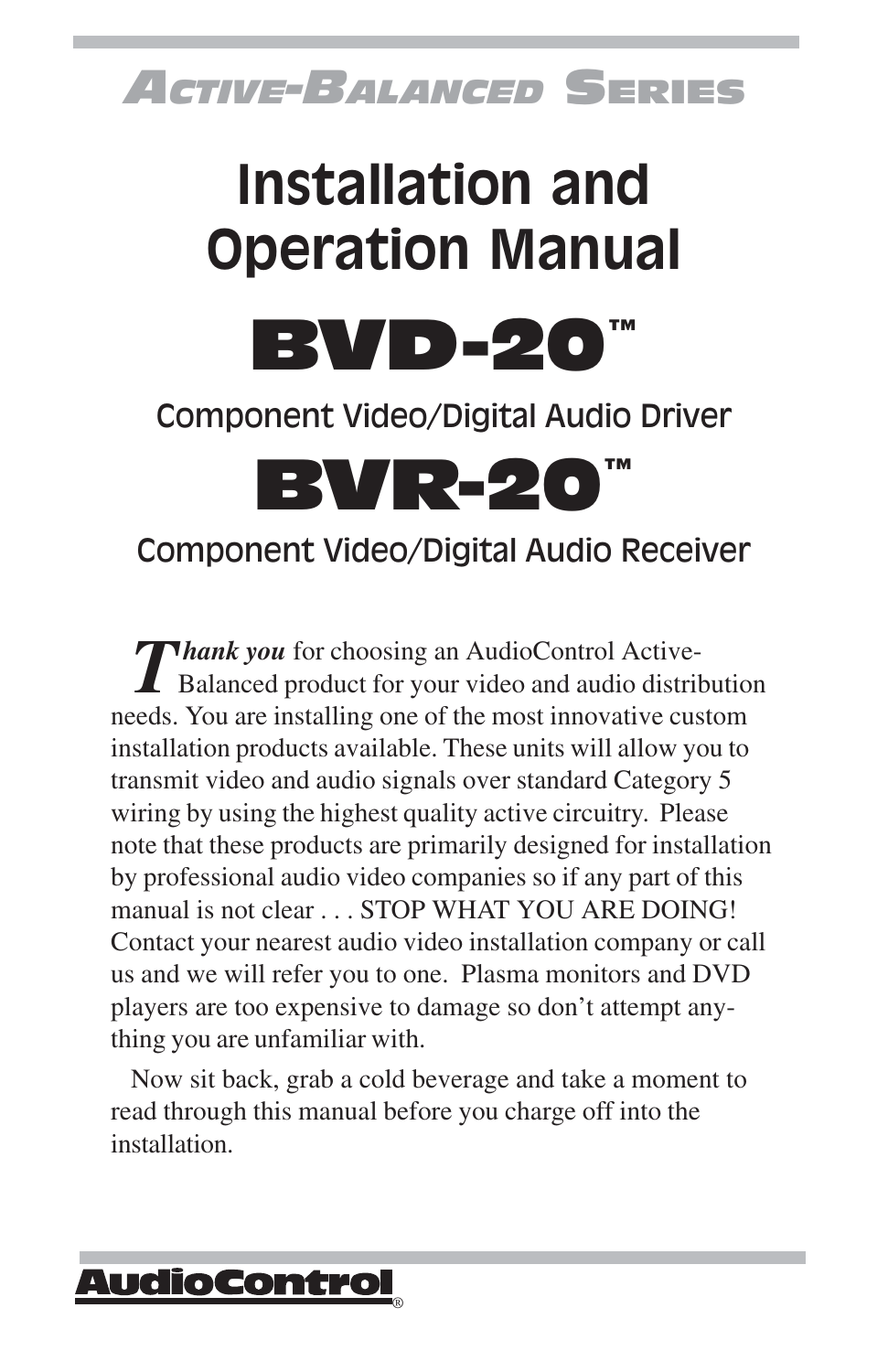### **Balanced Video Series**

Here are some of the cool features for your new balanced video and audio products:

- Allows Simple Distribution of High-Quality Component Video and Audio signals up to 1000 feet (305 meters)
- Uses Standard, Inexpensive, Twisted-Pair Cat-5 type Cabling
- 300 MHz of video bandwidth compatible with 480, 720, and 1080 formats
- Will transmit High Definition (HD) signal up to 300' via CAT-5 wiring
- Can also transmit a digital audio or composite video signal
- Standard EIA-568 RJ-45 Cat-5 Connection Jack
- Adjustable Cable Compensation Circuit
- Five Year Warranty

#### **The First Step** In Your Installation Procedure

FILL OUT AND SEND IN THE WARRANTY CARD! Also, save the invoice or sales slip as proof of purchase. These actions will protect this investment and help prove that such a handy piece of audio equipment was really in the system. Insurance companies can have such little imagination when you are trying to make a claim.

### **Before You Begin**

**2**

For the best product performance and the lowest use of pain-killers, nothing is better than a well-planned professional system installation. Before you start pulling wires and punching holes in the walls, sketch out a full layout of the complete system. This will help plan the wire routing and minimize the "gotchas" later on.

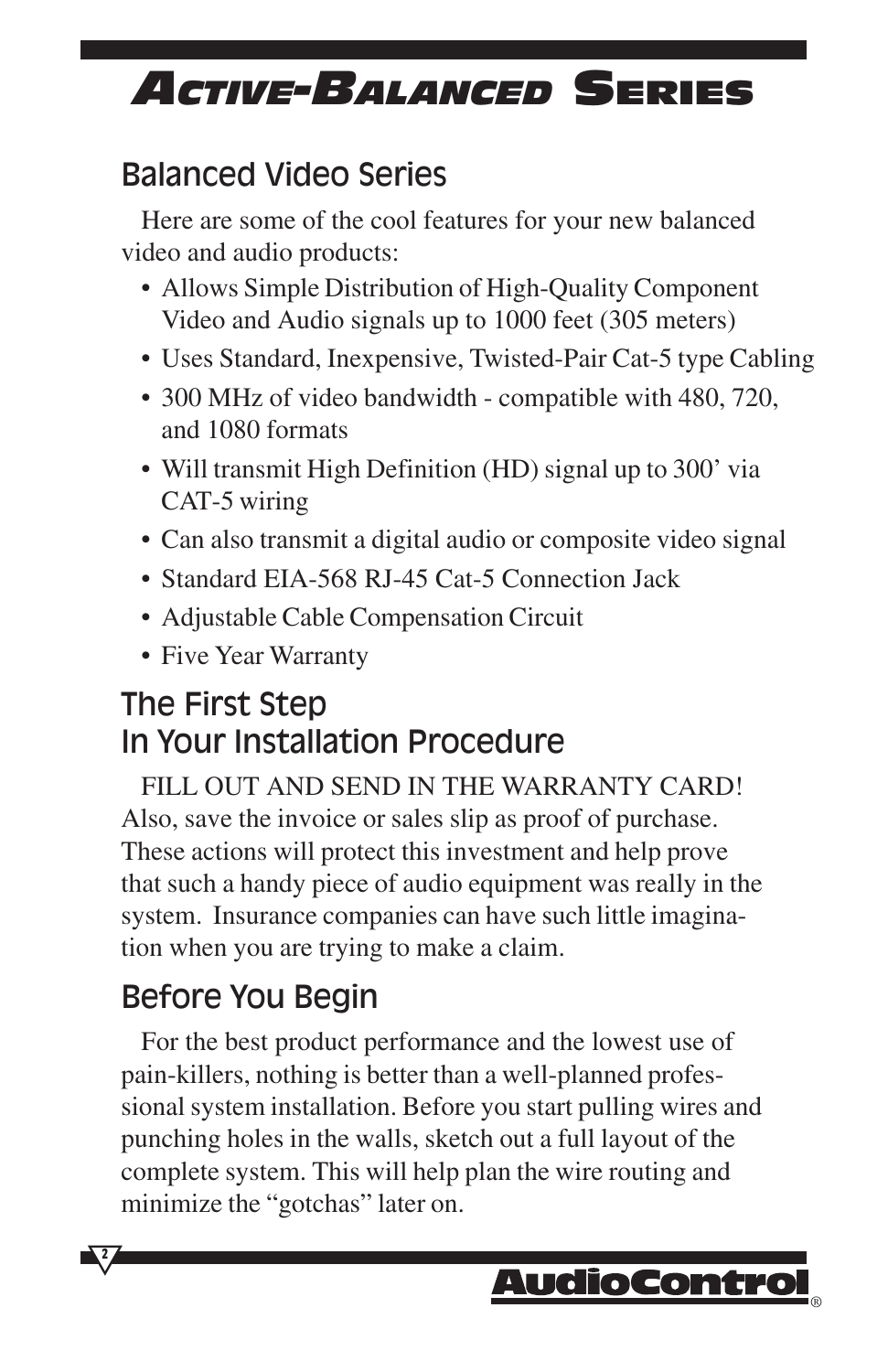### A Quick Tour Of The BVD-20 and BVR-20



®

**3**

<u> AudioControl</u>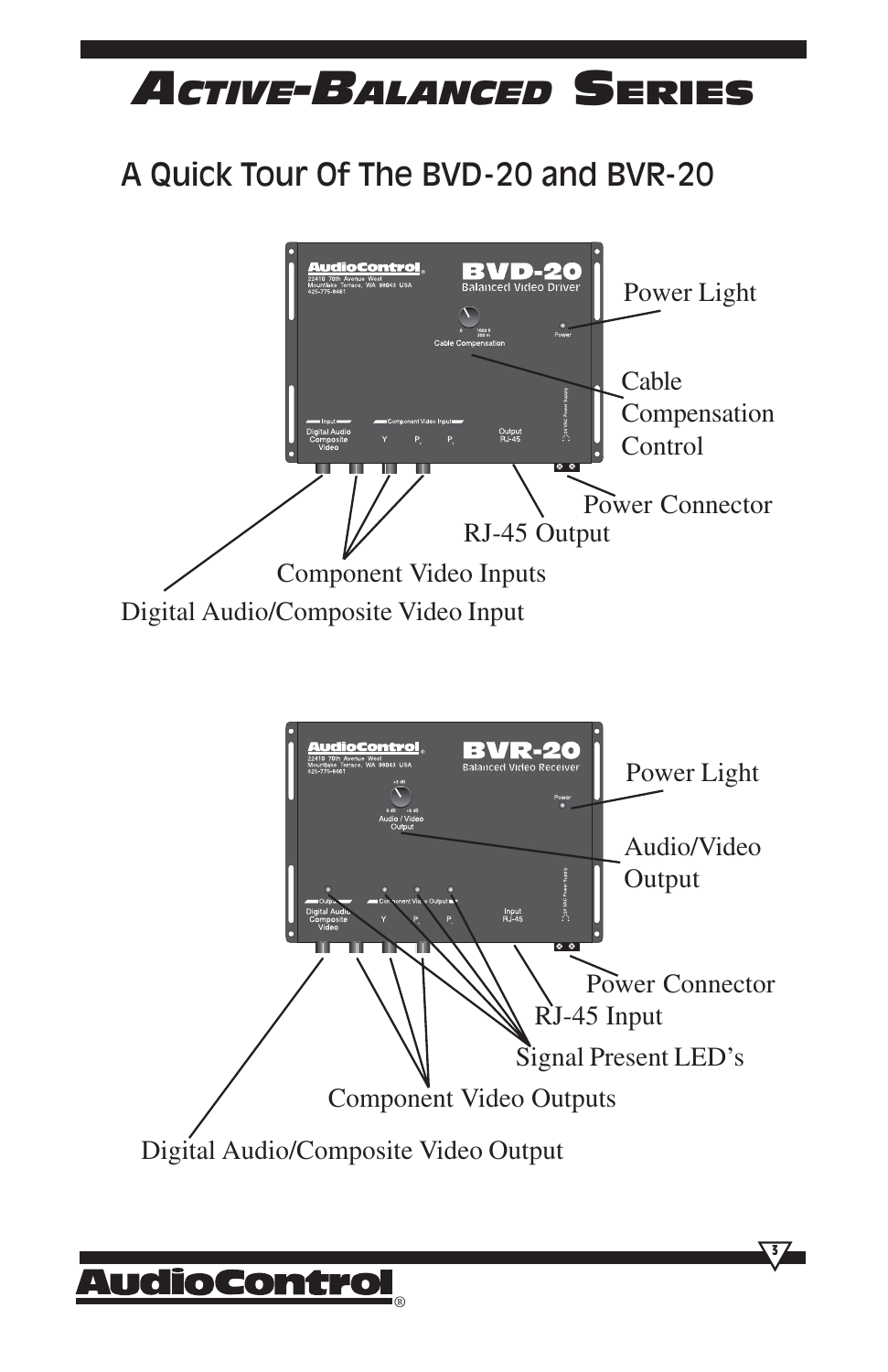### Installation Information

#### **Mounting The BVD-20 / BVR-20**

The small size and low power draw of these units allow them to be mounted in almost any dry, indoor location. Pick mounting locations close to the audio or video components that will be connected to the BVD-20 or BVR-20. This keeps the unbalanced audio and video signal cables as short as possible since they are much more susceptible to noise pickup than the balanced Cat-5 cables. There is no heat build-up problem, so it is okay to put the BVD-20/BVR-20 in a closed area. Just remember you need to at least be able to reach the units.

**Important Note**: When routing the 24 volt AC power wiring from the wall plug transformer; make certain that you do *not* run the power wiring near or parallel to the signal cables. You may pick up AC hum. Tests have shown however that you will not pick up songs from the group AC/DC.

#### **Signal Wiring**

**4**

The BVD-20 / BVR-20 system operates using standard unshielded twisted-pair (UTP) Category 5 wiring. Good wiring practices will minimize the chance of any noise pickup.

- Do not run the signal cables parallel to AC power wiring.
- If you need to cross over a power wire, try to do it at right-angles.
- Keep the signal wiring as far as possible from any noise sources such as lighting power supplies, fluorescent lights, motors, etc.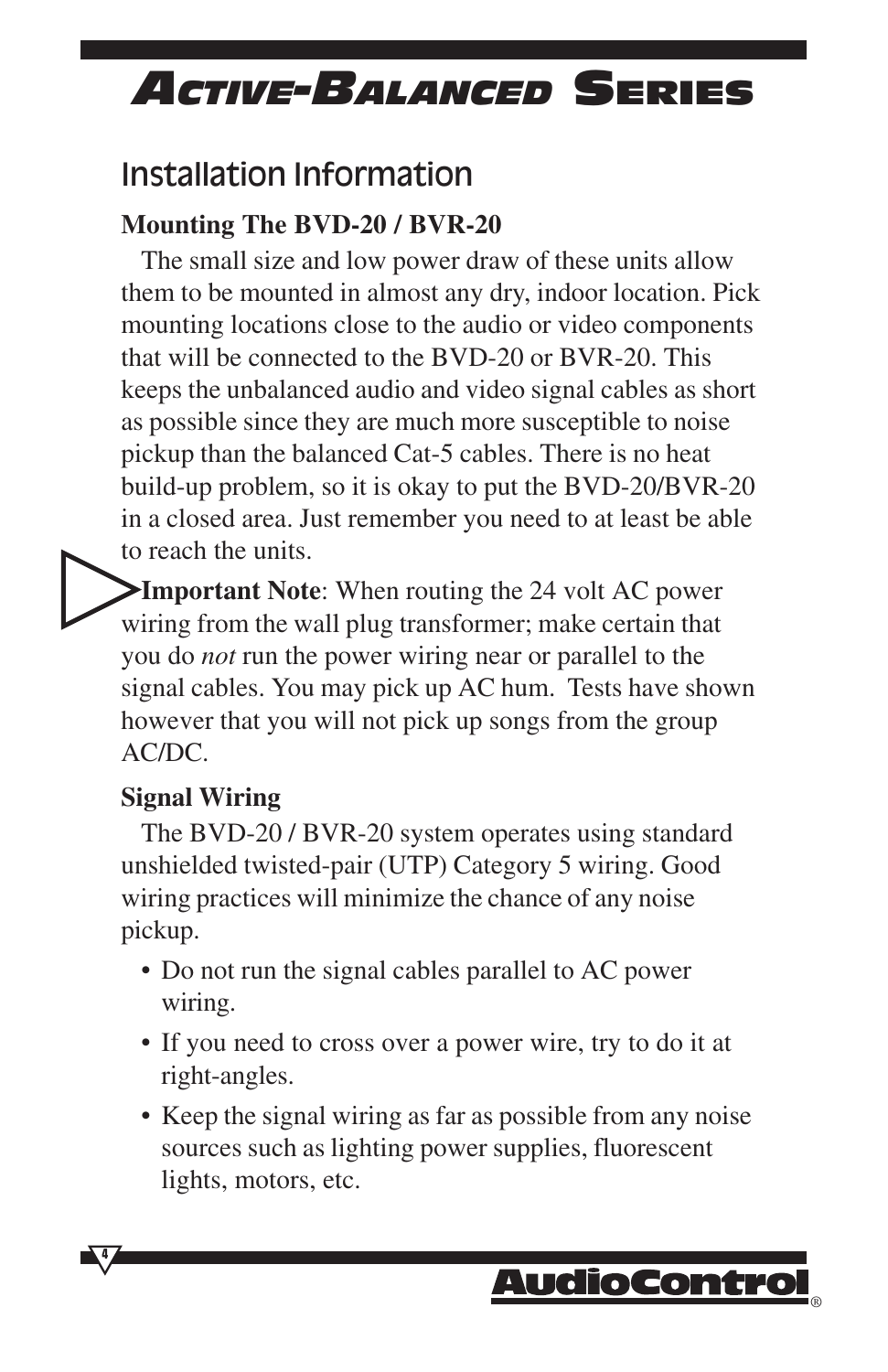#### **Grounding**

If you use a shielded Cat-5 cable, then you need to be careful about ground loops. In most instances only connect the shield at the receive end of the balanced line and NOT on the other end. This provides a ground/drain path for noise picked up by the shield, but it prevents a continuous ground path between the source and destination units.

#### **Power Wiring**

**Important Note:** The BVD-20 and BVR-20 operate from a 24 volt AC wall plug transformer. There is no polarity on the power wiring from the transformer so it can connect either way to the connector block on the unit. The power draw is very low on these units (each unit draws approximately 150 milliamps) so if necessary you can run as many as two AudioControl BVD-20/BVR-20s from one 24 VAC transformer.

**Handy Tip:** For remote applications the BVD-20 and BVR-20 will work from a 12 volt battery supply. There is a small decrease in the maximum audio signal level headroom, but the video performance is unaffected by the reduced supply voltage.

#### **Cat-5 Wiring:**

The RJ-45 connection on the BVD-20 and BVR-20 conform to the EIA-568B standard. This is the same Cat-5 cable wiring standard that a typical computer network utilizes. You can use any existing 10/100Base-T network cabling and patch bays in an installation as long as it does not run through a router or hub. The Cat-5 wiring must run directly from the BVD-20 to the BVR-20.

**5**

#### AudioContro ®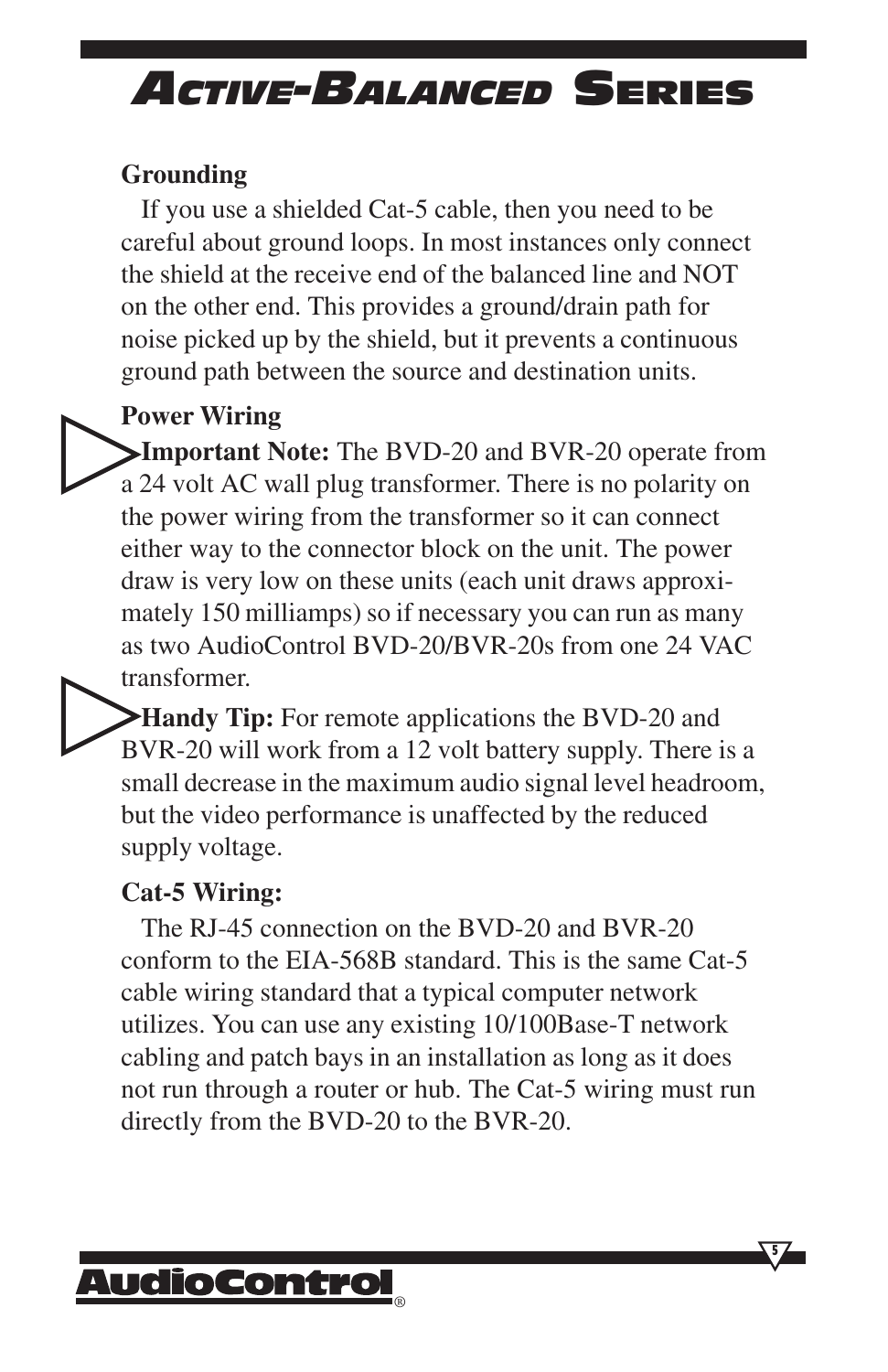**Note:** *You cannot split or "Y-off" the video signal coming out of your BVD-20 into multiple BVR-20s as the video signal will be compromised.*

#### **Video Wiring:**

**6**

The BVD-20 and BVR-20 has 4 high bandwidth inputs and outputs that are capable of extending one component video signal (3 connector) plus a composite video signal on the remaining RCA connector. Each RJ-45 connector uses 2 wires of the Cat-5 bundle for a total of eight for the four video channels. As an option, you can use the fourth RCA connector on your BVD-20 and BVR-20 to transmit a digital audio signal such as Dolby Digital or DTS. The following system drawings reflect just a few of the potental systems:



*RJ-45 connector with wires*

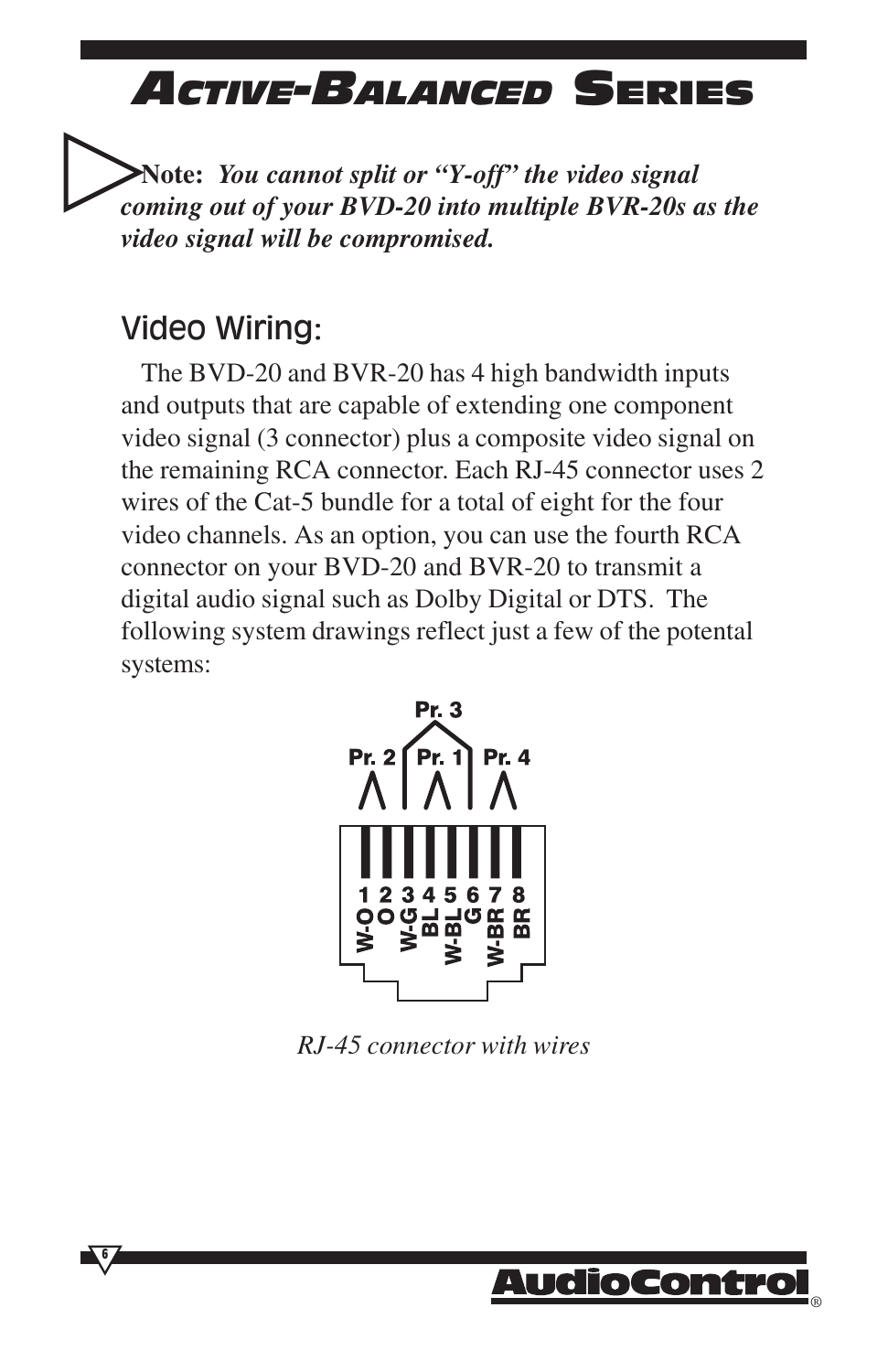#### System Examples

**System 1**: Sat Receiver sending component video and digital audio to Maestro via BVD-20 to BVR-20



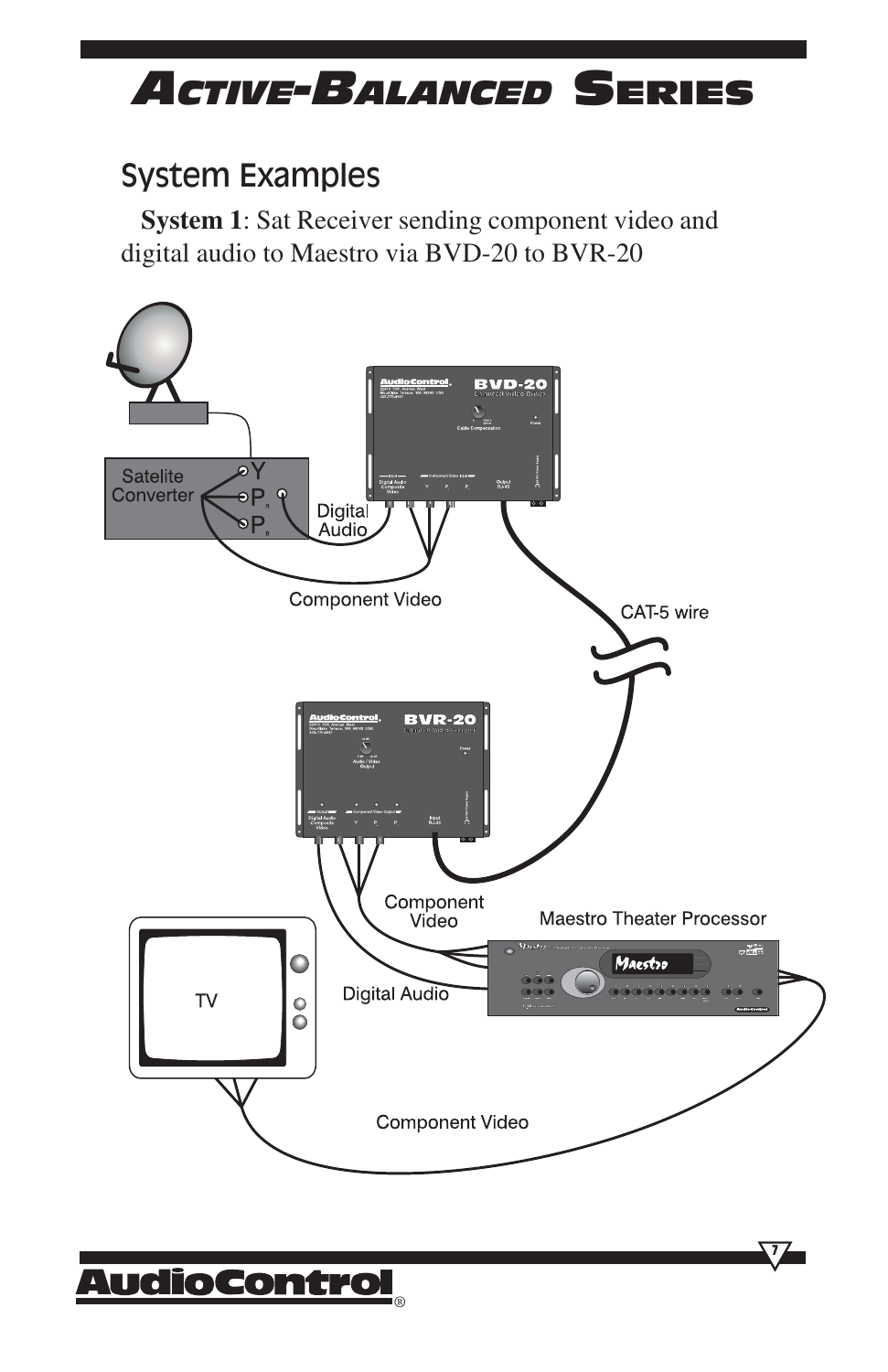**System 2:** Theater processor sending component video to video projector/plasma display via BVD-20 to BVR-20 to projector.



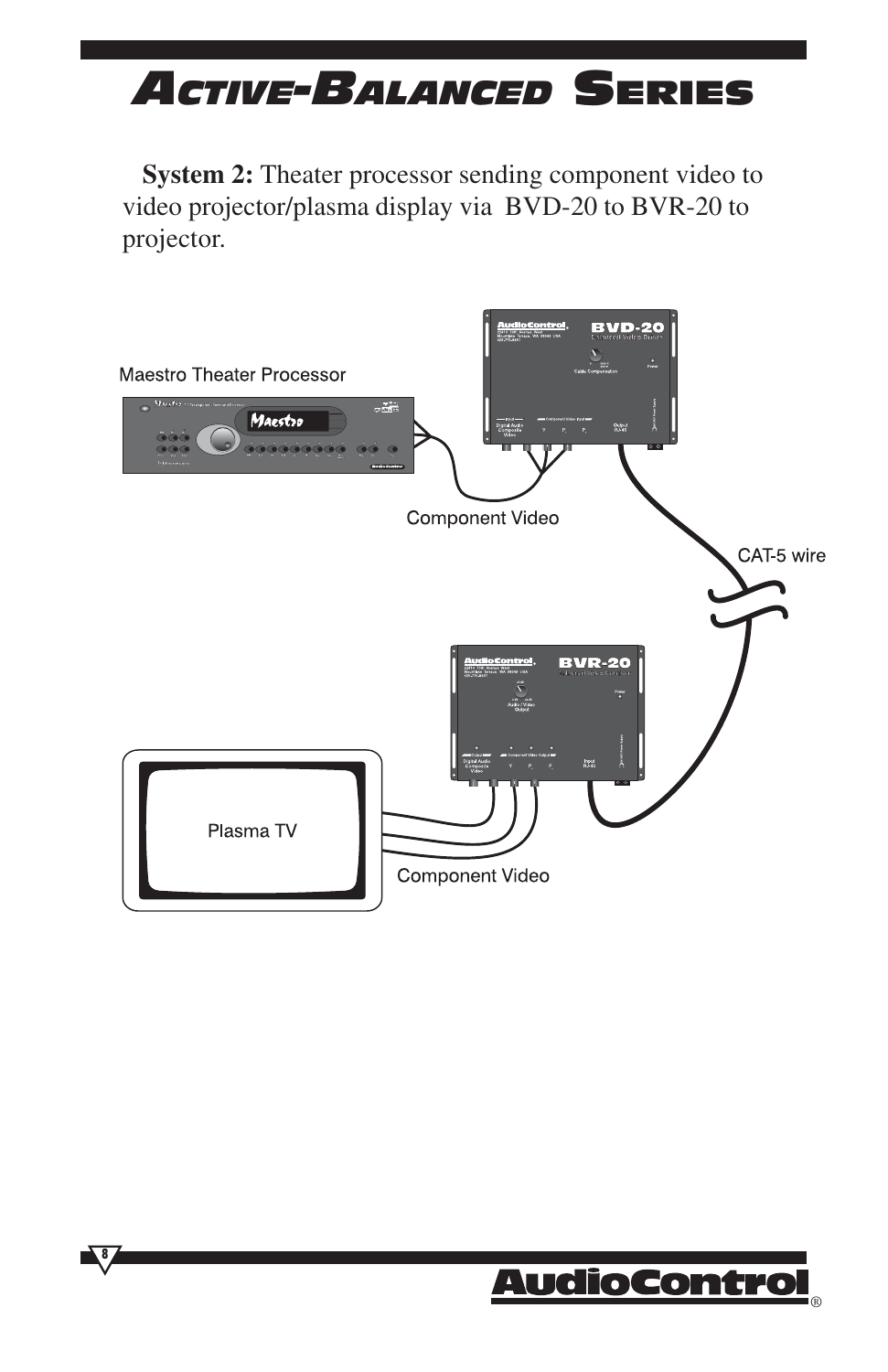**System 3:** DVD server sending component video and digital audio to processor via BVD-20 and BVR-20



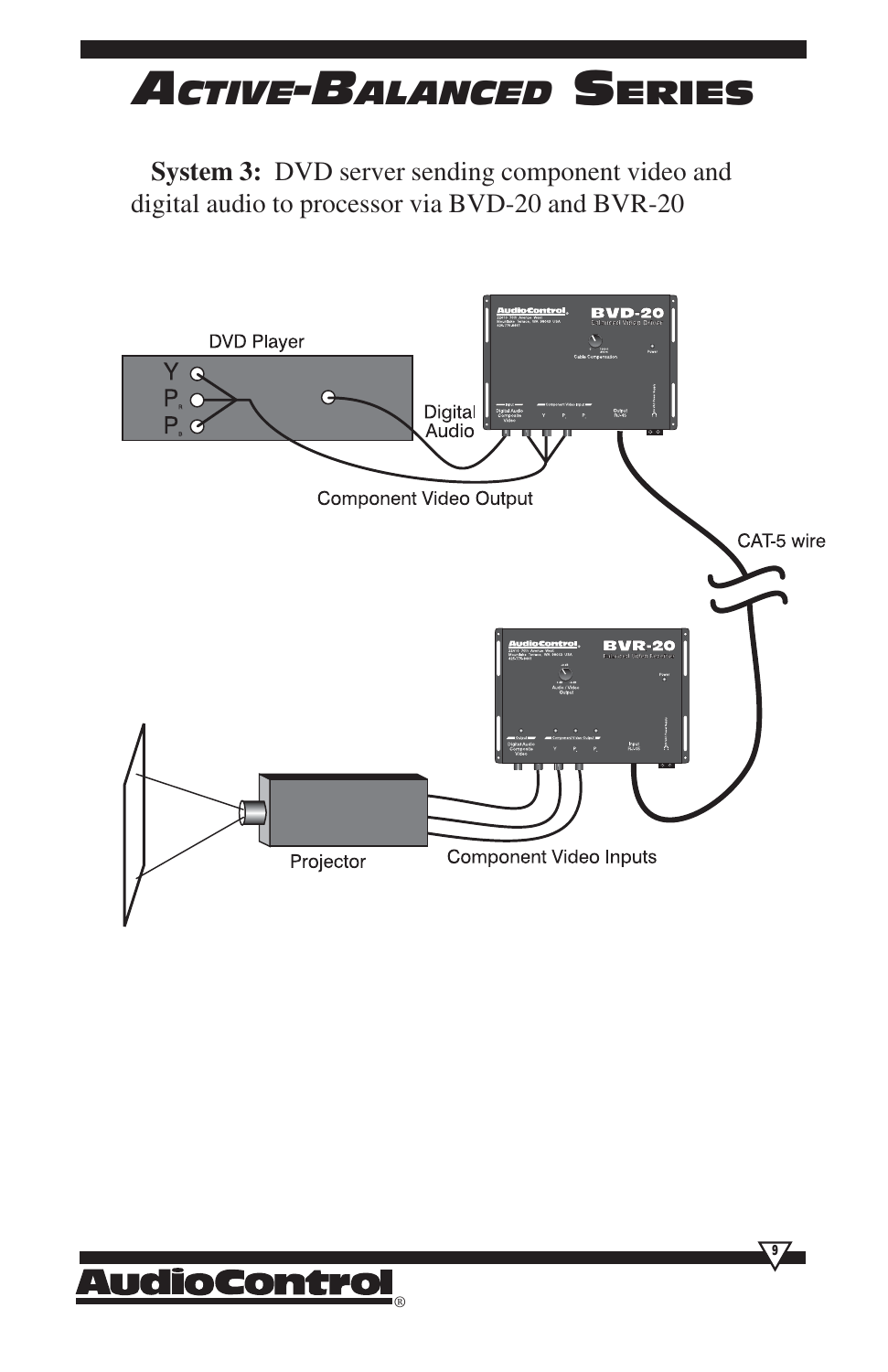### **Adjusting the Controls**

**10** 

Properly setting the controls on your BVD-20 and BVR-20 will give you the maximum performance. Although they do come "pre-set" from the factory with many of the internal enhancements at optimum levels, we have no way of knowing the exact length of cabling that you will be using. Therefore we have provided a few simple controls for you to assist in the optimization of your system:

**Cable Compensation:** The **Cable Compensation** control on the BVD-20 equalizes the video signal to counteract the effect of wire capacitance. As the run length of a Cat-5 cable is increased, the additional cable capacitance causes a loss of picture quality. The *Active-Balanced* circuitry in the BVD-20 provides the means for correcting this with the Cable Compensation control. Note that this control is labeled in distance. Estimate approximately how long the cable run is from the BVD-20 to the BVR-20 (no need to be precise here) and adjust the **Cable Compensation** control for that distance. It is useful to have a video test signal or a television picture with strong vertical lines to make the final adjustments. Set the Cable Compensation control for minimum smearing along the vertical lines.

**Audio/Video Output**: Simply, this control on the BVR-20 adjusts the output level or gain on all four of the RCA connections. This level control helps make up for any "wire resistance" signal losses that may occur due to the length of the Cat 5 wiring.

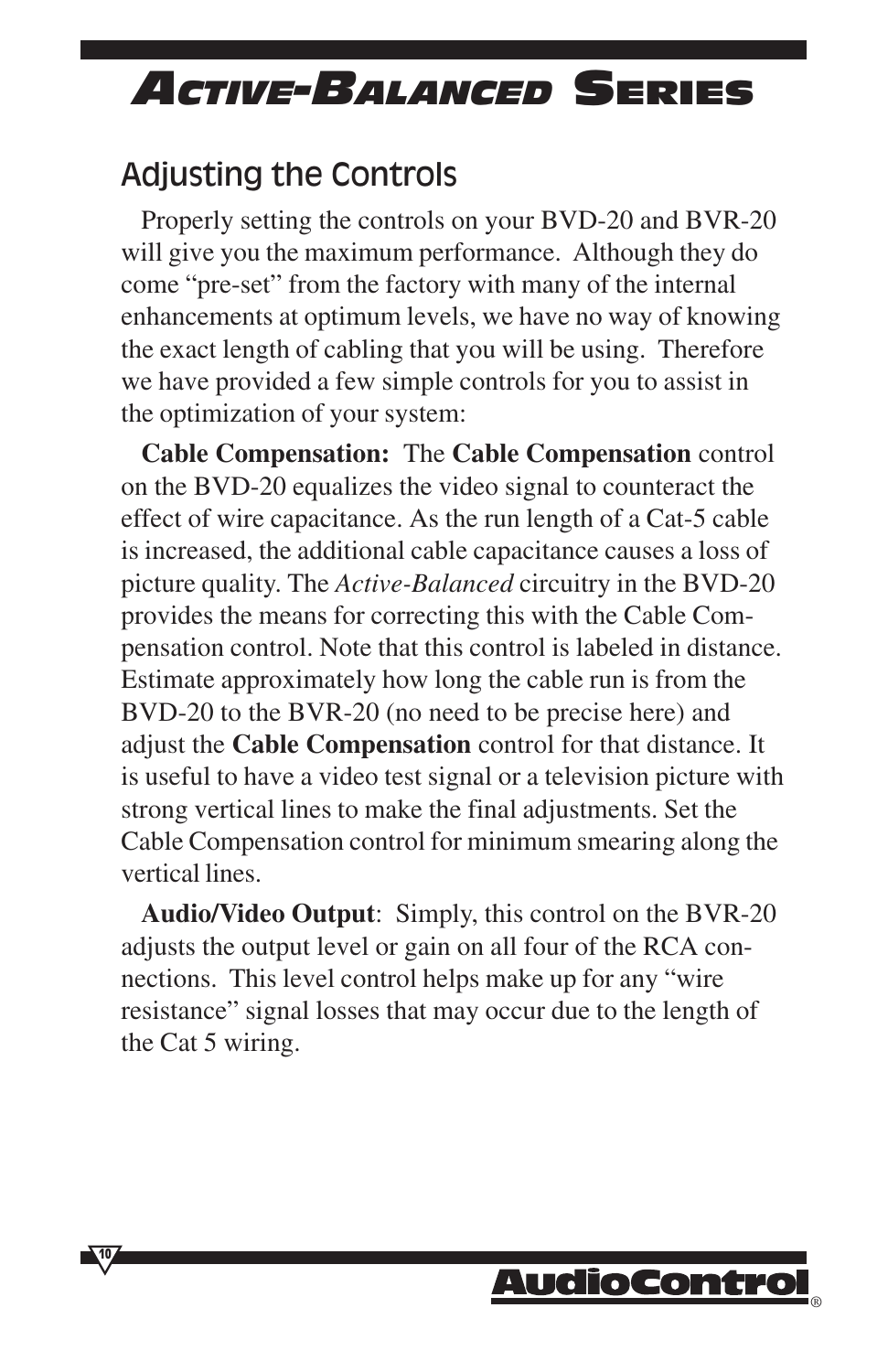#### Troubleshooting

#### *"No Picture or Sound."*

- 1.Make certain the BVD-20 and BVR-20 both show power lights.
- 2.Verify that the RJ-45 termination on both ends of the Cat-5 is correct.
- 3.Verify that the Signal Present LEDs are lit on the BVR-20.
- 4.Make certain the Cat-5 cable run does NOT go through an Ethernet Router or hub. It is alright to run the signal through a passive patch bay.

#### *"Video picture scrambled or colors incorrect"*

- 1. Confirm that the " $Y$ ", " $P_R$ ", and " $P_R$ " connections are correct.
- 2.Check the Cat-5 wire configurations

#### *"No Power Light."*

1.Confirm that the power supply is plugged in and that the outlet has power.

#### *"The picture on my TV is fuzzy."*

- 1.Adjust the Cable Compensation control on the BVD-20. This compensates for the increased capacitance on longer Cat-5 cable runs and sharpens the video image.
- 2.Confirm the cable length. It is important to note that the BVD-20 and BVR-20 were designed for cabling no longer than 1000' for standard component video or 300' for a High Definition signal.

**11**

#### AudioContro ®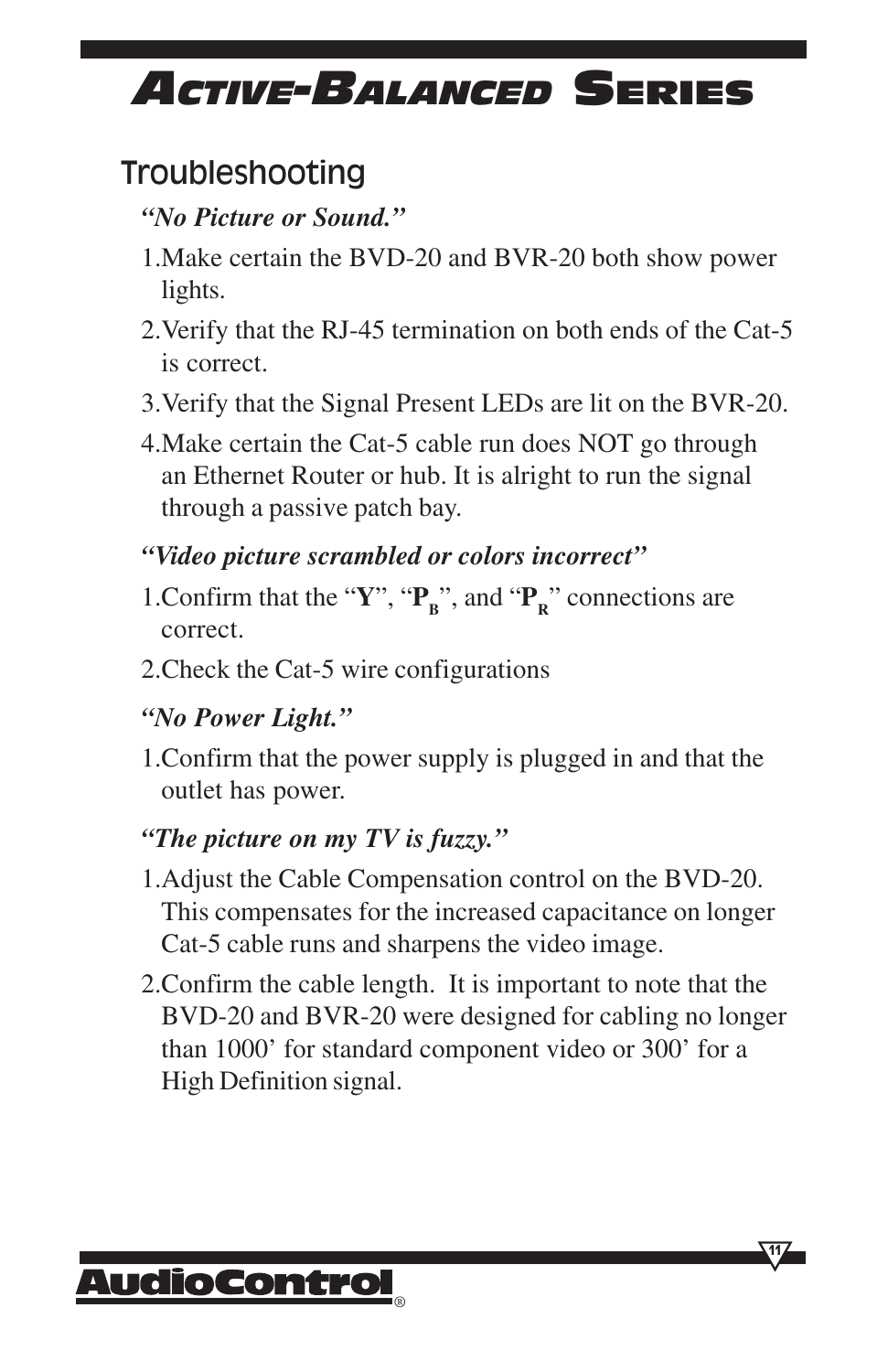#### *"There is hum in the audio signal."*

- 1.Verify that the Cat-5 cable is properly terminated on both ends.
- 2.Make certain that the system is wired with twisted-pair cabling.
- 3.Make certain there is not a cut in the wiring allowing a conductor to short to ground (i.e. shield, conduit, cold water pipe, plenum).
- 4.If it is being used, make sure the shield wire is not connected only at the receiving end.

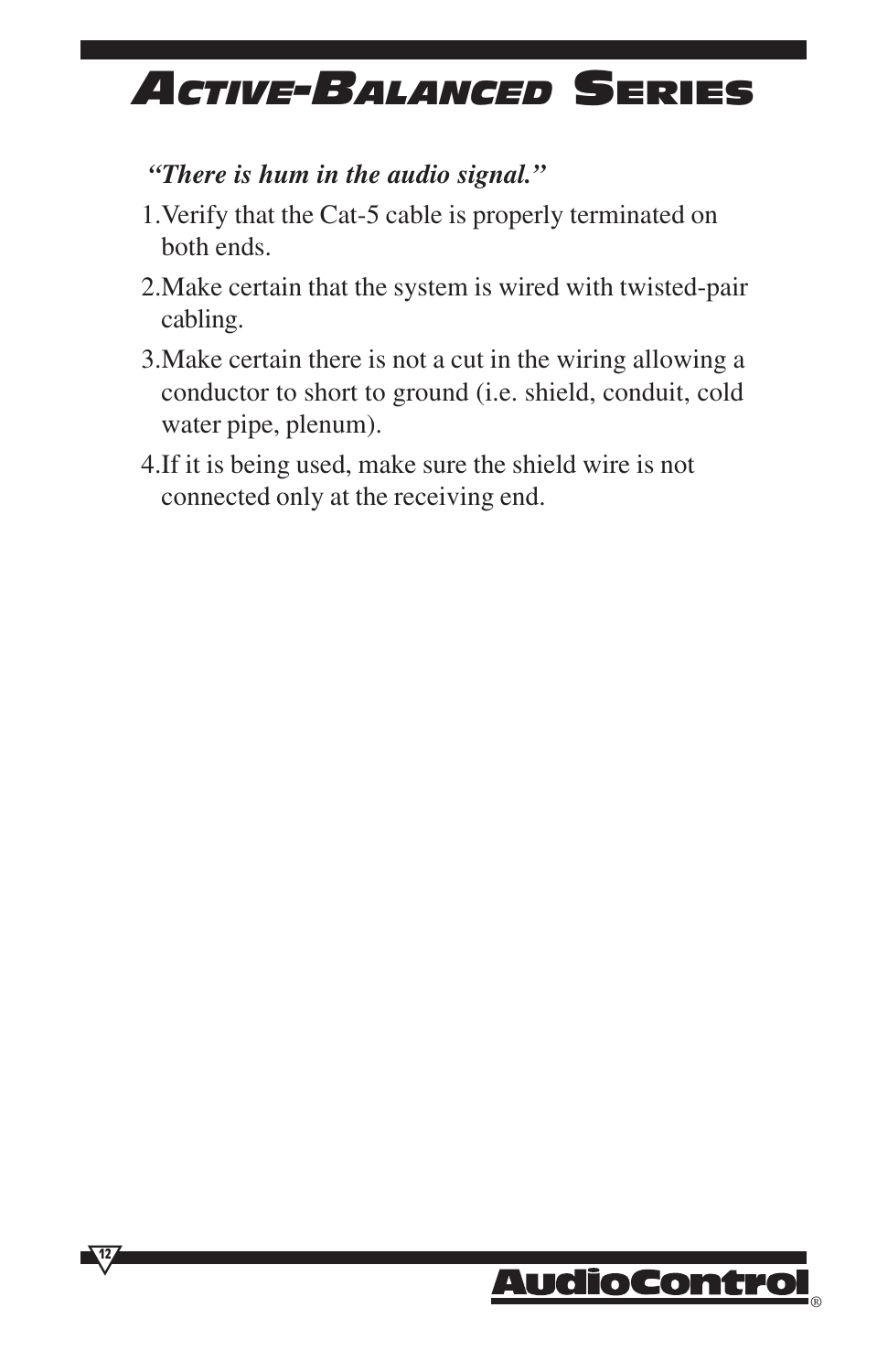#### *and now a word from the legal department...* CONDITIONAL FIVE YEAR WARRANTY

Custom electronics installations are an invisible element of many modern homes. You don't appreciate what they do for you unless something goes wrong. AudioControl recognizes this fact and engineers the most bullet-proof components we know how. To stand behind that quality, we provide a full FIVE YEAR parts and labor factory warranty when our components are installed by an authorized AudioControl dealer in the United Sates. Otherwise your warranty is one year. You will be happy to know that our warranty returns are rigorously tracked and very few of the units we build ever need to be repaired.

"Conditional" doesn't mean anything ominous. The Federal Trade Commission tells all manufacturers to use the term to indicate that certain conditions have to be met before they'll honor the warranty. If you meet all of these conditions, we will warrant all materials and workmanship on the BVD-20 / BVR-20 for **FIVE YEARS** from the date you bought it, and we will fix or replace it, at our option, during that time.

Here are the conditional conditions:

1. A completed warranty card must be returned to us within 15 days after signing off on the BVD-20 / BVR-20 installation.

2. A sales receipt is required for proof of purchase showing when and from whom the unit was bought. We're not the only ones who require this, so it's a good habit to get into with any major purchase.

3. The BVD-20 / BVR-20 must have originally been purchased from or installed by an authorized AudioControl

$$
\sqrt{15} \sqrt{2}
$$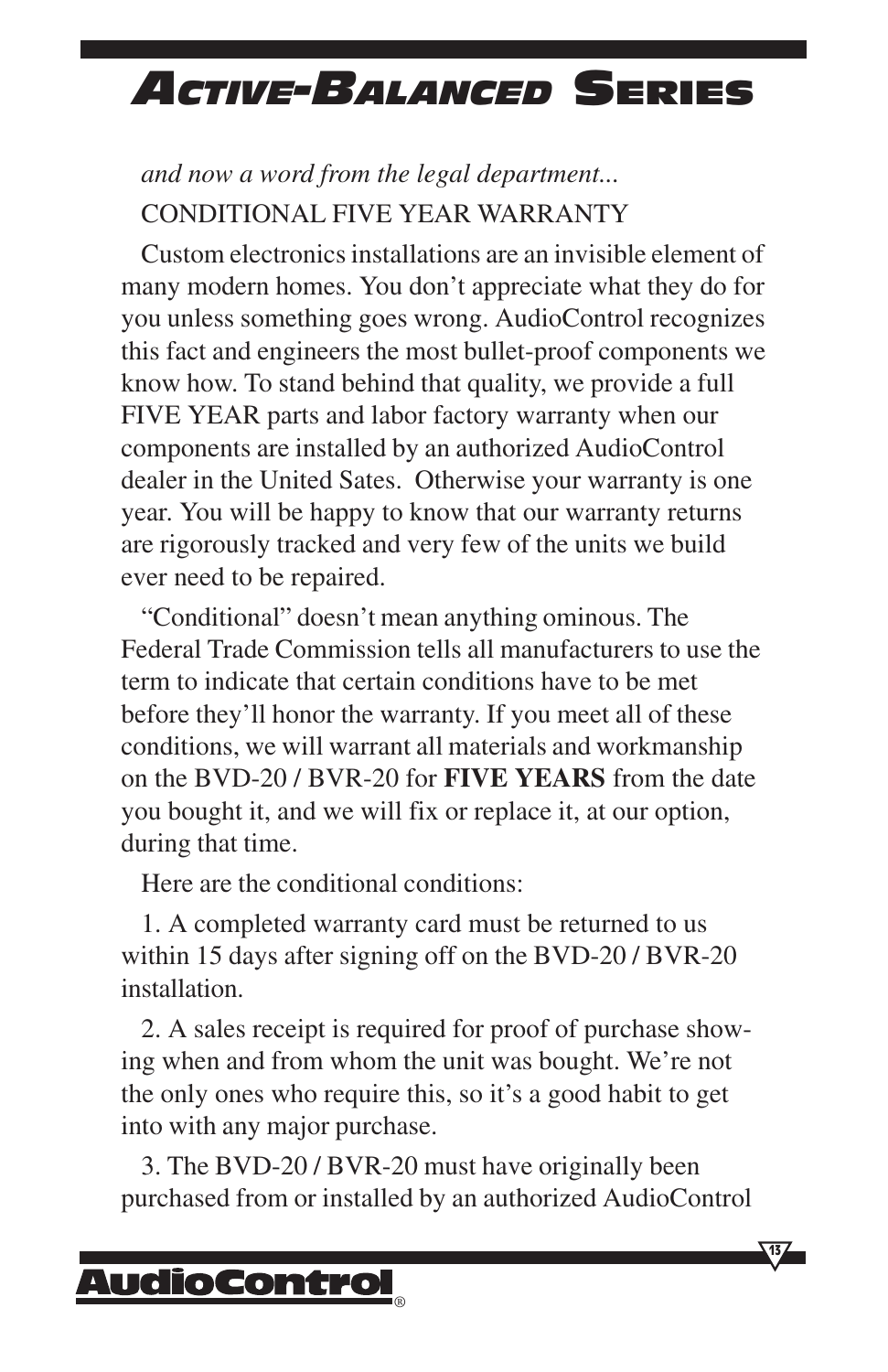professional. This warranty is transferable. You do not have to be the original owner, but you do need a copy of the original sales slip.

4. You cannot let anybody who isn't: (A) the AudioControl factory or (B) somebody authorized in writing by AudioControl to service your BVD-20 / BVR-20. If anyone other than (A) or (B) messes with your BVD-20 / BVR-20, that voids your warranty.

5. The warranty is also void if the serial number is altered or removed, or if the BVD-20 / BVR-20 has been used improperly. Now that sounds like a big loophole, but here is all we mean by it:

Unwarranted abuse is: (A) physical damage (don't use the BVD-20 / BVR-20 to level out a bookcase); (B) improper connections (120 volts into the power jack can fry the poor thing); (C) sadistic things. This is the best product we know how to build, but if you mount it to the filter pump of a hot tub, something will probably go wrong.

Assuming you conform to 1 through 5, and it really isn't all that hard to do, we get the option of fixing your old unit or replacing it with a new one.

#### **Legalese Section**

**14**

This is the only warranty given by AudioControl. This warranty gives you specific legal rights that vary from state to state. Promises of how well your BVD-20 / BVR-20 will perform are not implied by this warranty. Other than what we have covered in this warranty, we have no obligation, express or implied. Also, we will not be obligated for direct or indirect consequential damage to your system caused by hooking up the AudioControl BVD-20 or BVR-20.

Failure to send in a properly completed warranty card negates any service claims.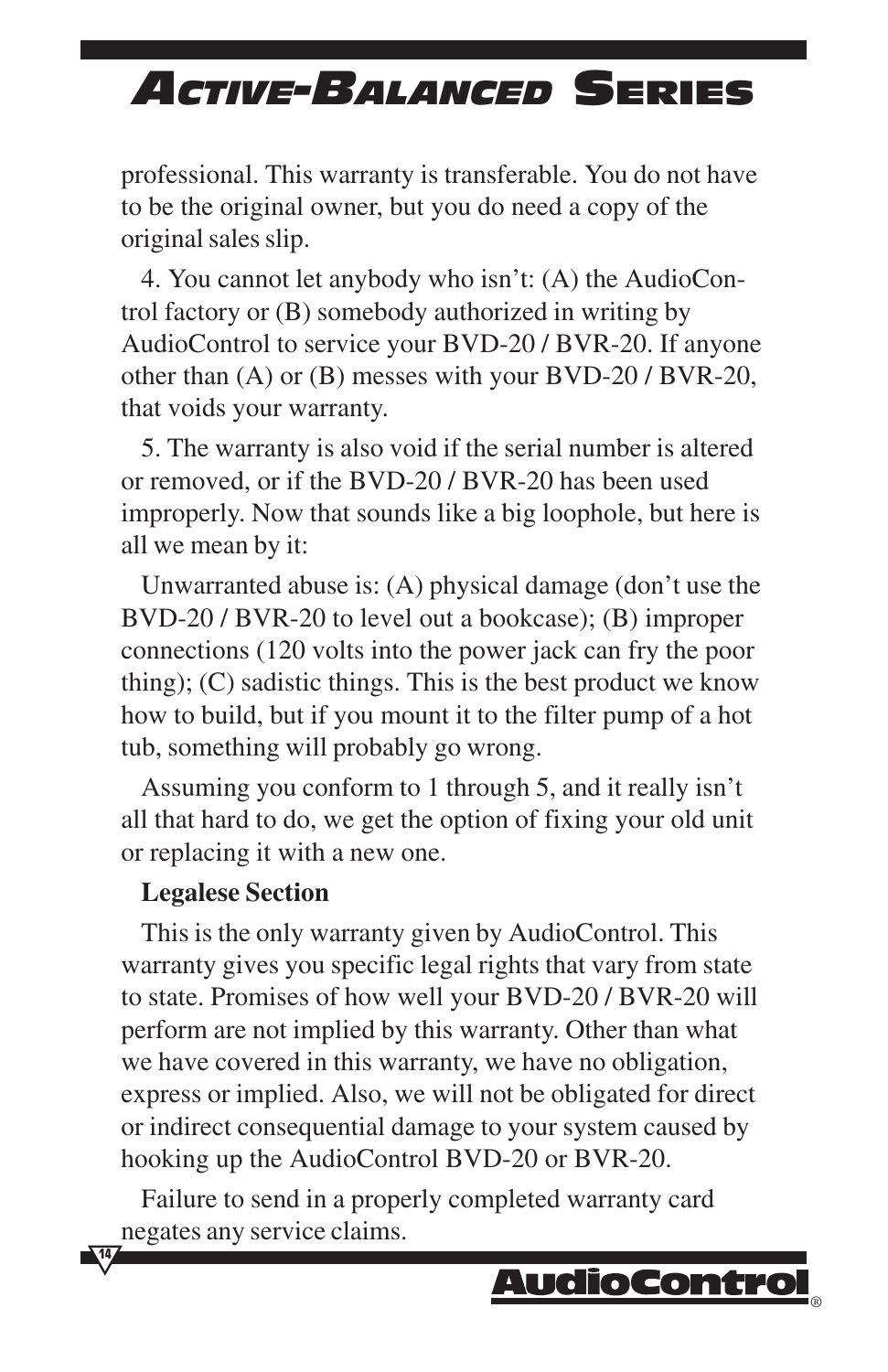### **Repair Information**

In the unlikely instance that you ever need to have your AudioControl component repaired. Please contact our factory for return instructions. Repairs are handled quickly at our factory. You are responsible for paying the freight charges to our factory. If your unit is under warranty, we'll pay to ship it back to you the same method that you sent it into us. Please make certain that you include a note stating the problem with the unit (you'd be surprised how many people forget that) along with your name, return shipping address and a daytime telephone number.

Our Repair Address is:

AudioControl Attn: Service Department 22410 70th Avenue West Mountlake Terrace, WA 98043 Phone 425-775-8461 Email: service@audiocontrol.com





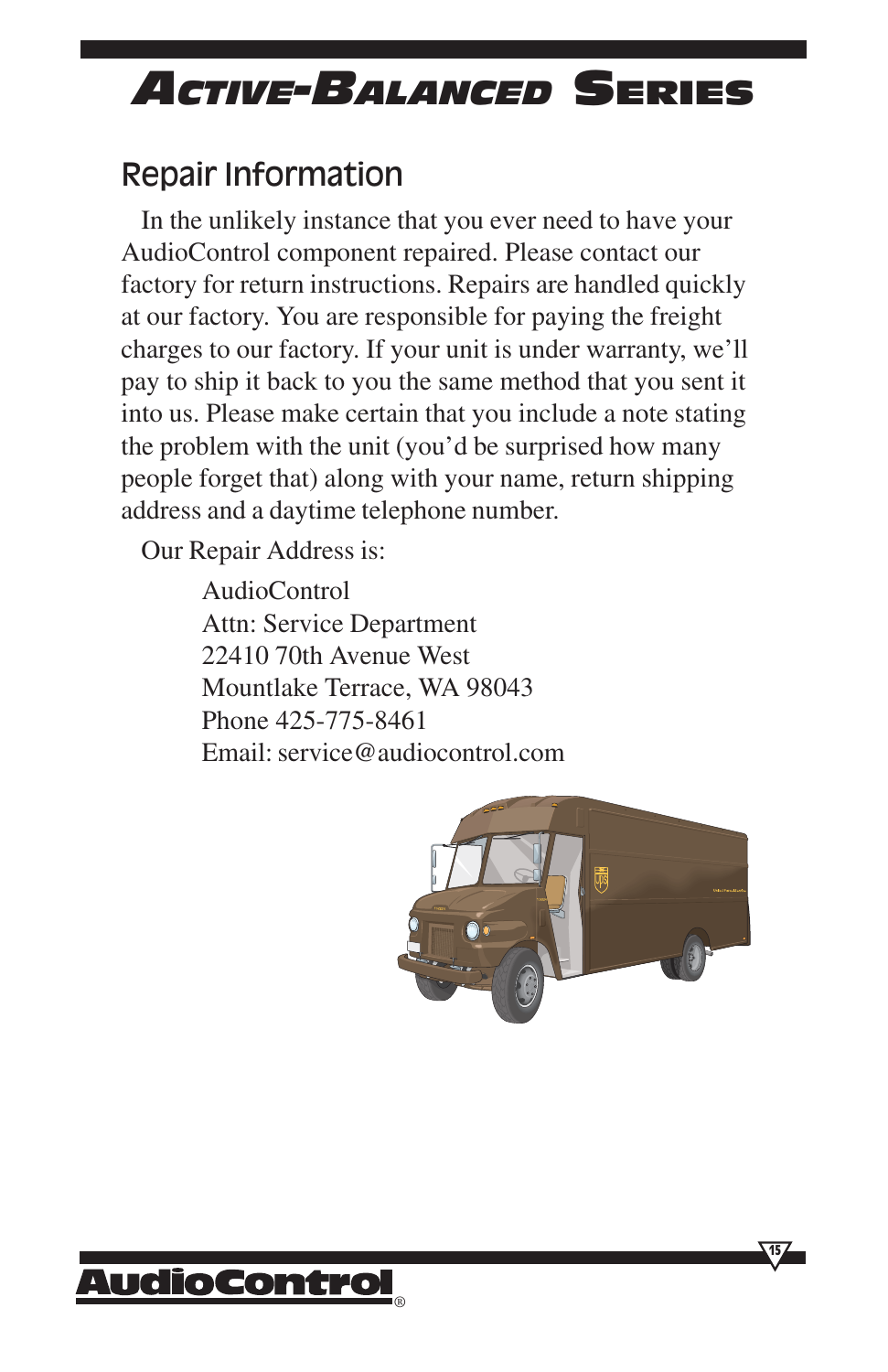

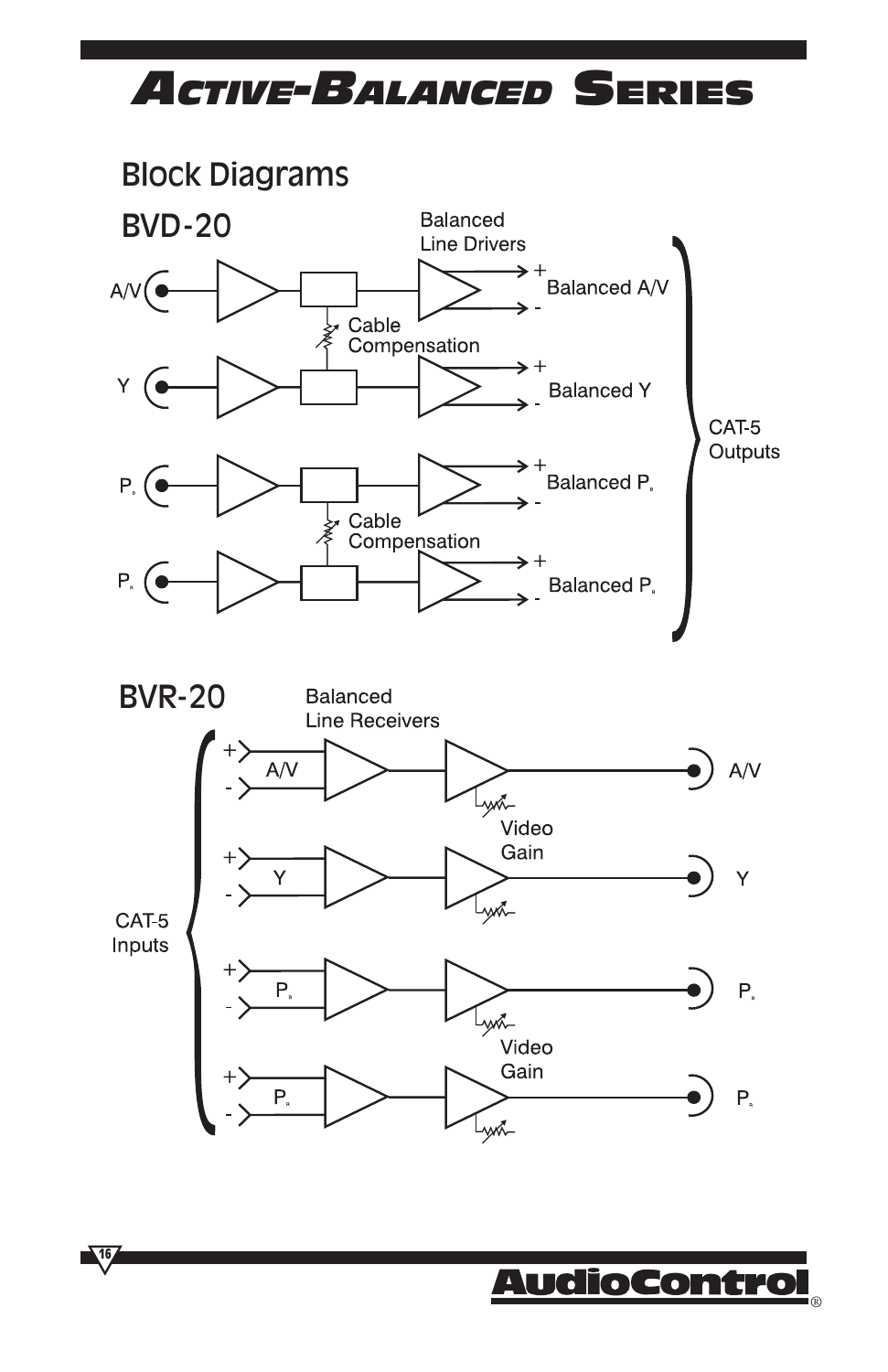#### EIA-568 RJ-45 Pin Connection Diagram

| Pair 1 White-Blue (W-BL) | Video $4 - : Audio/Video$                               |
|--------------------------|---------------------------------------------------------|
| Blue (BL)                | Video $4 + : Audio/Video$                               |
|                          | Pair 2 White-Orange (W-O) Video $1 + : Component Y$     |
| Orange $(O)$             | Video $1 -$ : Component Y                               |
| Pair 3 White-Green (W-G) | Video 2 + : <i>Component</i> $P_B$                      |
| Green $(G)$              | Video 2 – : <i>Component</i> $P_{R}$                    |
|                          | Pair 4 White-Brown (W-BR) Video $3 + \cdot$ Component P |

- 
- White-Brown (W-BR) Video  $3 + :$ *Component P<sub>R</sub>*<br>Brown (BR) Video  $3 :$ *Component P<sub>p</sub>* Video  $3 -$ : *Component P<sub>R</sub>*



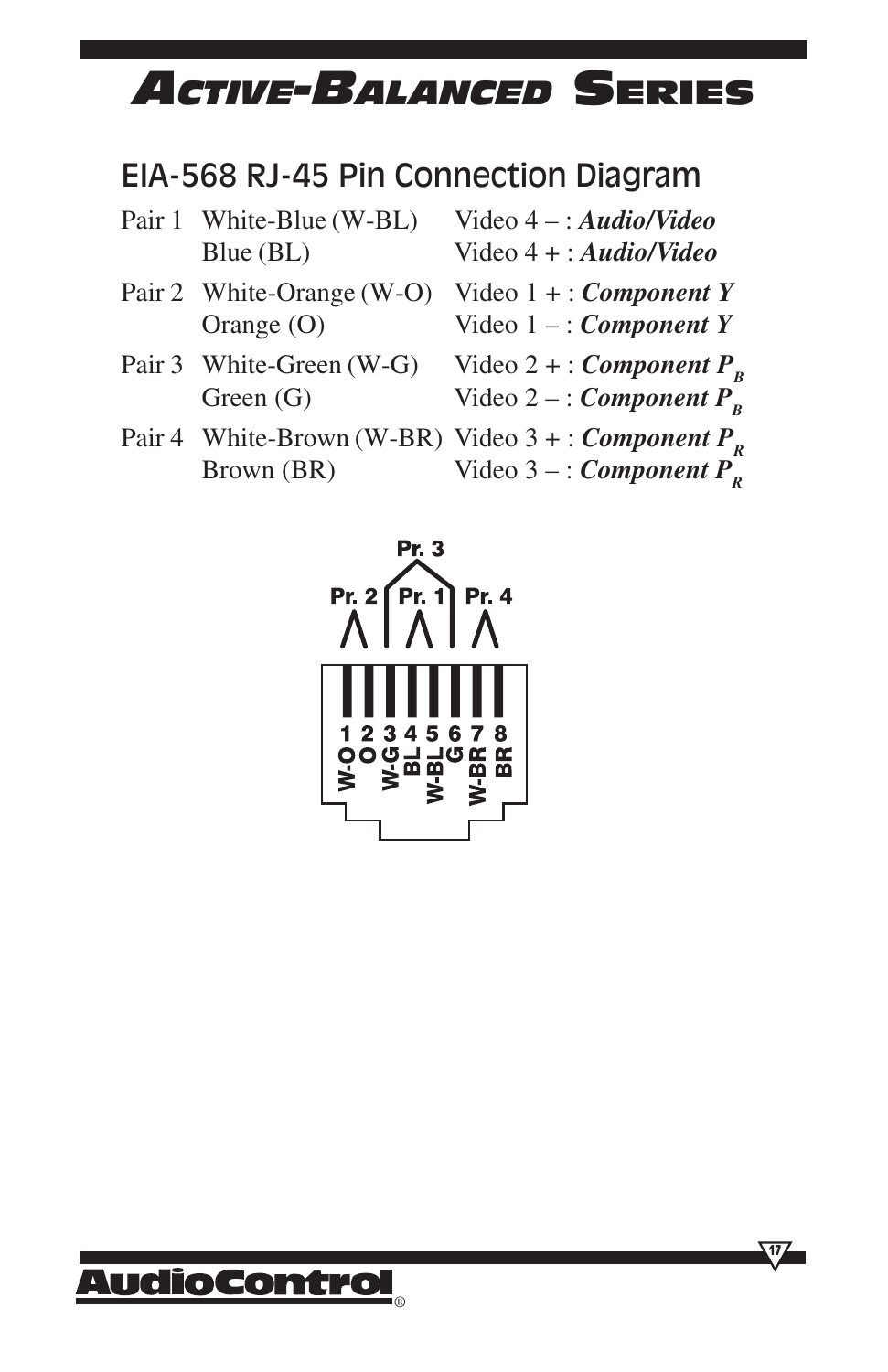### BVD-20/BVR-20 Specifications

All specifications are measured with supplied 110 to 24 VAC wall lug transformer. As technology advances, Audio-Control reserves the right to continuously change our specifications, like our weather.

| <b>Video Channels</b>              | Component              |
|------------------------------------|------------------------|
| Video Bandwidth                    | 300 MHz @ -3 dB        |
| <b>Component Video Connections</b> | <b>RCA</b>             |
| <b>Video Slew Rate</b>             | 1600 V/uS              |
| Video Input Impedance              | 75 ohms (BVD-20)       |
| Video Output Impedance             | 75 ohms (BVR-20)       |
| Digital Audio Input Impedance      | 75 ohms                |
| Digital Audio Output Impedance     | 75 ohms                |
| Digital Audio Connector            | <b>RCA</b>             |
| Cat-5 Cable Connection             | RJ-45 EIA-568 Standard |
| Optimum Cat-5 Cable Run            |                        |
| Component video                    | 1000'                  |
| HD (1080i/29)                      | 300'                   |
| Power supply                       | 24 VAC                 |
| Power draw                         | $50 \text{ mA}$        |
| <b>Dimensions</b>                  | 4"H x 5.2"W x 1.3"D    |
| Warranty                           | 5 Years                |

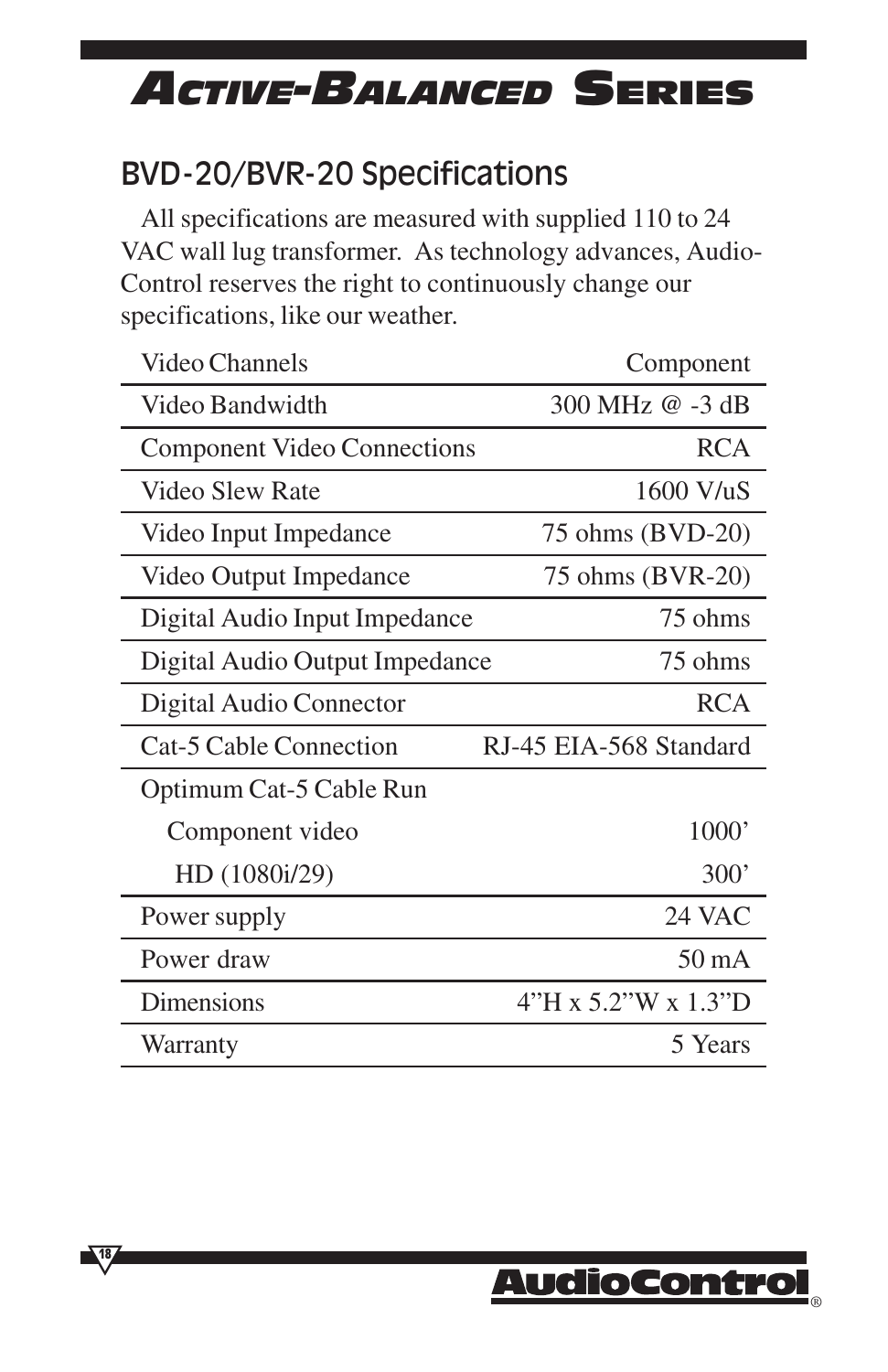©2003, AudioControl, a division of Electronic Engineering and Manufacturing, Inc. All rights reserved.

AudioControl, For Those Who Consider Perfection Possible, BVD-10, BVR-10, BVD-20 and BVR-20 are all trademarks of Electronic Engineering and Manufacturing, Inc. This literature was conceived, designed, and written under the protective canopy of the lush, green, misty rain forest on a drizzly, gray overcast day at our home in the Pacific Northwest.